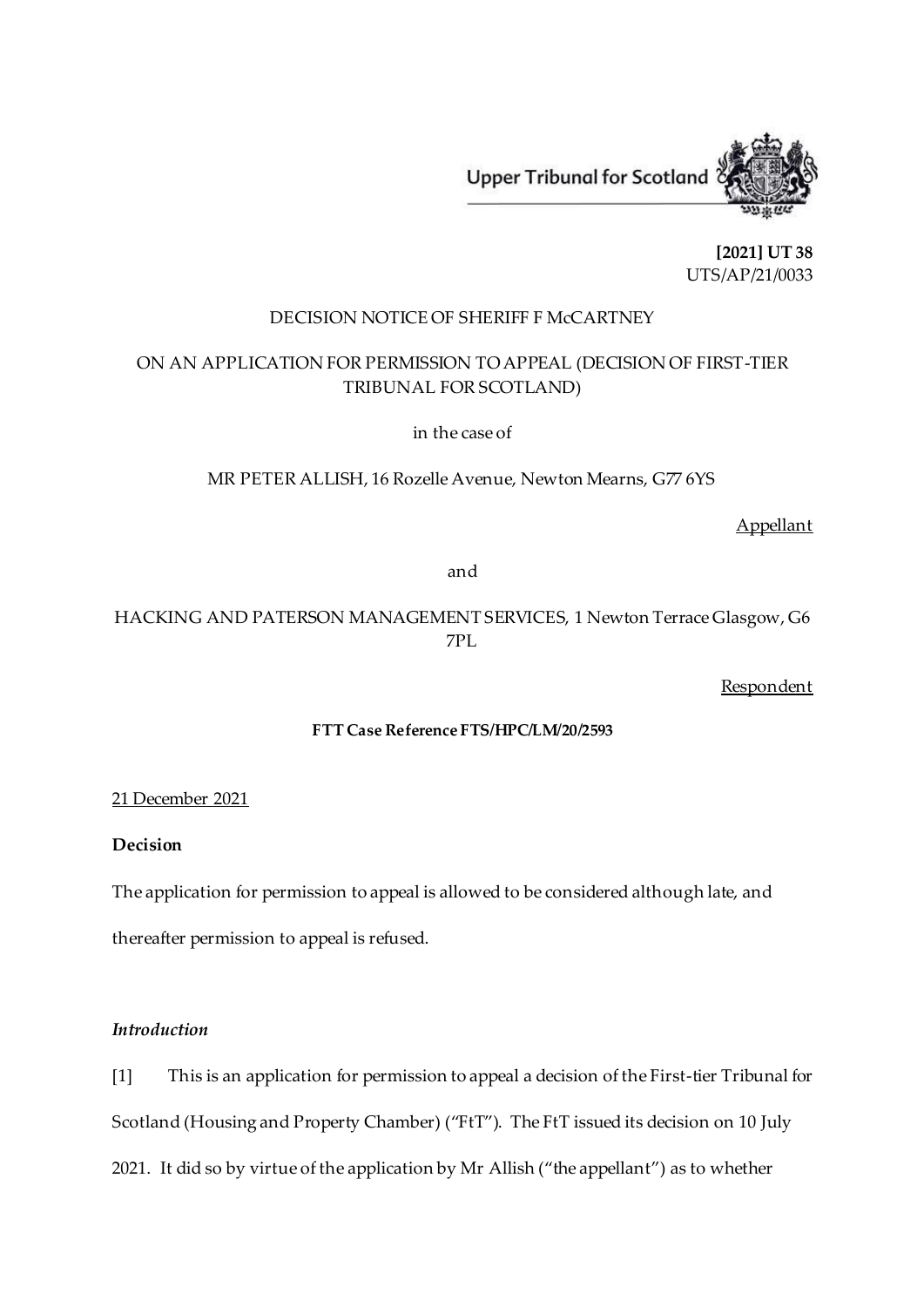Hacking and Paterson Management Services ("the respondent") had complied with various duties of the Code of Conduct for Property Factors ("the Code"). The alleged breach of duties included:

- (1) whether the respondents had complied with section 1.1aA of the Code, regarding the way in which the respondents had been appointed as factors
- (2) whether the respondents had failed in what was said to be a duty to maintain a sinking fund
- (3) whether the respondents had failed in their duty under section 6.9 of the Code to pursue a contractor to remedy defects in work carried out
- (4) whether the respondents had failed in its duty to comply with section 2.4 of the Code regarding approval of additional works.

The tribunal found in favour of the appellant on point 2 relative to the respondent's duties regarding a sinking fund. It found the respondent had failed to fulfil its duty required by section 17(1)(a) of the Property Factors (Scotland) Act 2011, and proposed to make a Property Factor Enforcement Order.

[2] Both parties sought a review of the FtT's decision. That was refused by the FtT on 17 August 2021. On 8 August 2021 the appellant sought permission to appeal the FtT's decision, which was refused by the FtT on 26 August 2021.

[3] The appellant thereafter sought permission to appeal from the Upper Tribunal, albeit late. No submissions were made by the respondent as to the extension of the time limit for submitting an appeal. The appellant explained that due to his advancing years and the complexity as he found matters, he had not acted quickly enough. The Upper Tribunal is satisfied it is in the interests of justice to consider the application for permission to appeal although late.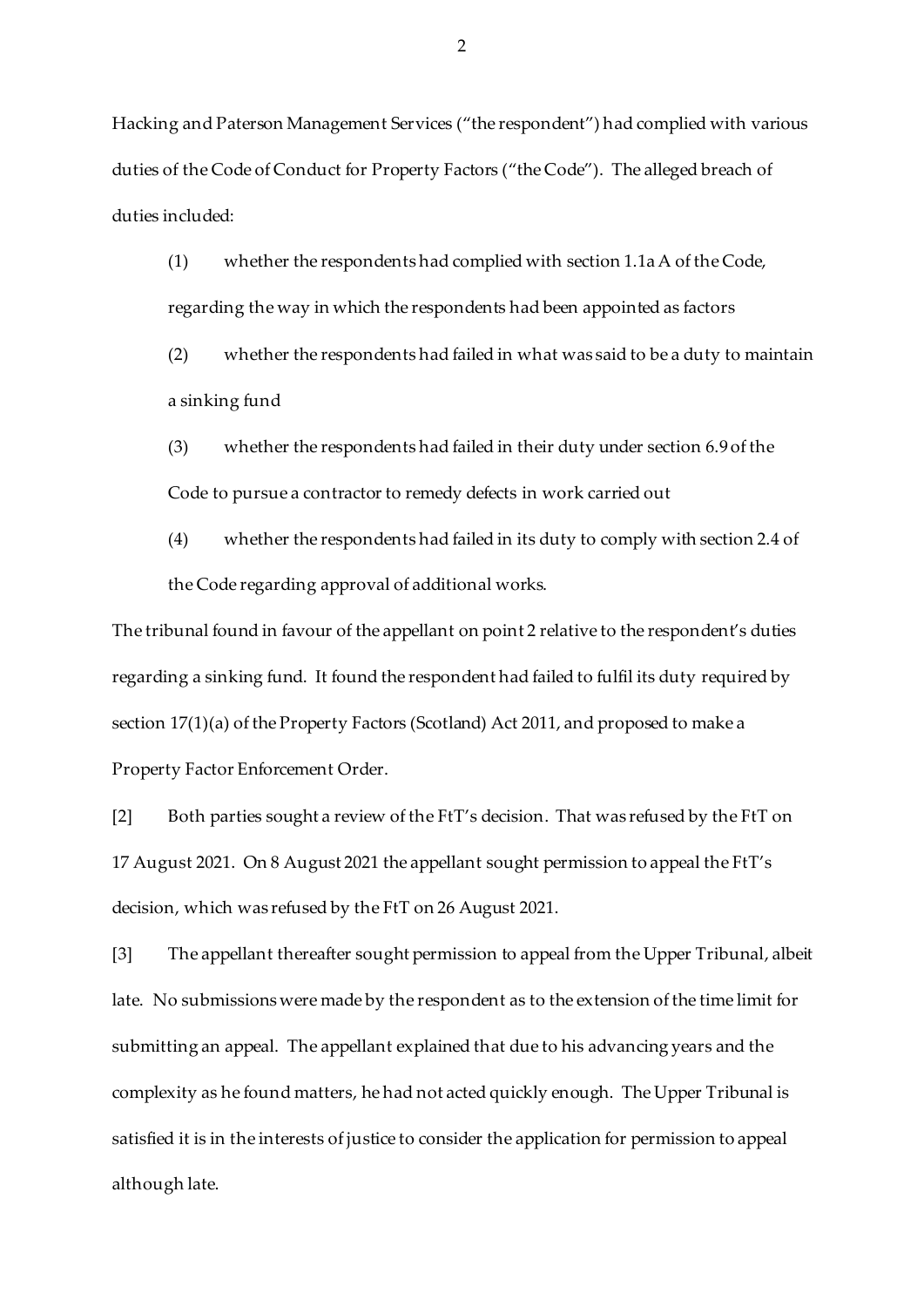#### **Grounds of appeal**

[4] The appellant seeks leave to appeal on two grounds. Firstly he argues that the FtT erred in its interpretation of section 6.9 of the Code as to whether the respondent failed in its duty to pursue a contractor over defects in services provided. Secondly he argues the FtT erred in rejecting his claim that section 1.1aA of the Code had been breached.

[5] A permission to appeal hearing was held by telephone. Mr Allish appeared for himself. Mr Gordon Buchanan appeared for the respondent.

### **Discussion**

[6] On the question of the FtT's interpretation of section 6.9 of the Code, the factual background is as follows. There is no dispute between parties that the contractor employed by the respondents to undertake routine landscaping works did not carry out that work to a satisfactory quality. The FtT made various findings in fact on that issue, including at paragraph 96 where it found "that the quality of the work being undertaken by [the contractor] between 2018 and 2020 fell below an acceptable level". The FtT also made findings in fact regarding the complaints made by the appellant to the respondents, the respondent's investigation of those complaints, and that the respondents subsequently contracted with a different landscaping company after 2020.

[7] Before the Upper Tribunal, the appellant argued the FtT misinterpreted the obligation on the respondents in terms of section 6.9 of the Code. That section states a factor "must pursue the contractor or supplier to remedy the defects in any inadequate work or service provided". The appellant argues that means an absolute duty on a factor, and the FtT erred because it did not consider the obligation in that way. He argues the evidence before the FtT was that there was no effective process by the respondents to act on the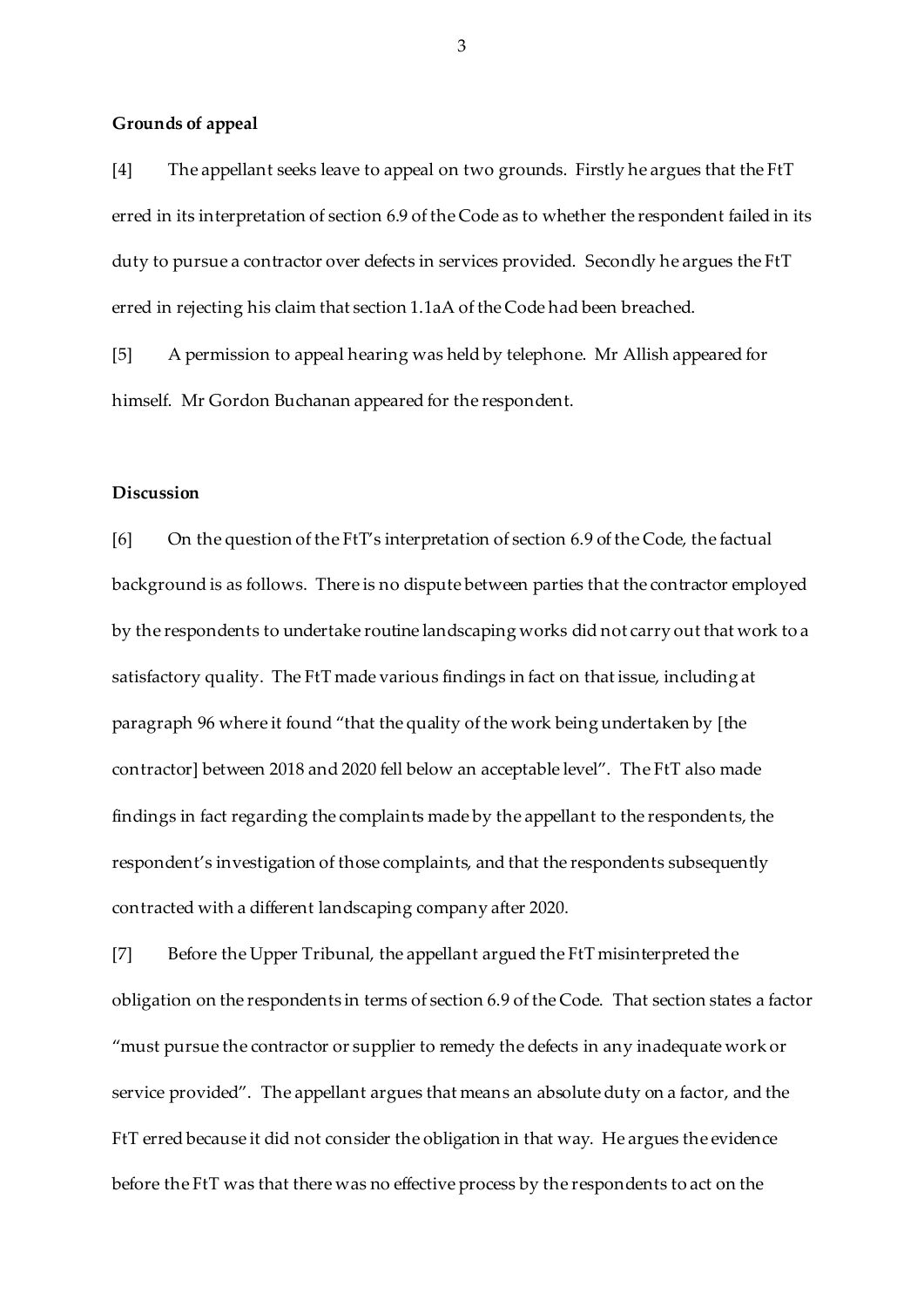complaints he made, and that the Code does not use words or phrases to dilute that responsibility, such as, for example, "where reasonable" or "where practical".

[8] The FtT considered this aspect of the appellant's case at paragraph 106 of its decision. It accepted the respondents acted upon those complaints, in respect the respondents eventually appointed an alternative contractor. It also noted that "the evidence before the tribunal is that the respondents pursued [the contractor] to remedy defects and any inadequate service reported by the homeowner". Whilst the FtT did not make detailed findings as to how the complaints were dealt with over the two year period, it did note the appellant was asked by the respondents to say whether he wished further action to be taken against the contractors, to which the appellant did not reply. That email included an offer that the respondents could pursue the contractors for a refund of monies paid if the appellant considered that to be necessary. Part of that email was reproduced at paragraph 58 of the FtT's judgment.

[9] Leave to appeal is refused on this ground. The appellant's argument that the FtT misdirected itself as to the legal obligations on the respondents do not apply on the facts in this case. This point turns on the facts before the FtT. Having asked the question, and not having received a response, the FtT found the respondents were entitled not to take any further action over the appellant's complaints. That must be the correct approach, given that if the respondents were to further pursue the contractor, the appellant's co-operation would be required in providing the respondents with information. In fairness to the appellant, he accepted that he had overlooked that email and had not responded. In light of that factual background, it cannot be said there is an error in law in the FtT's approach.

[10] Turning to the second issue, the appellant argues that the FtT erred in failing to uphold his complaint as to the basis on which the respondents act as factors. The appellant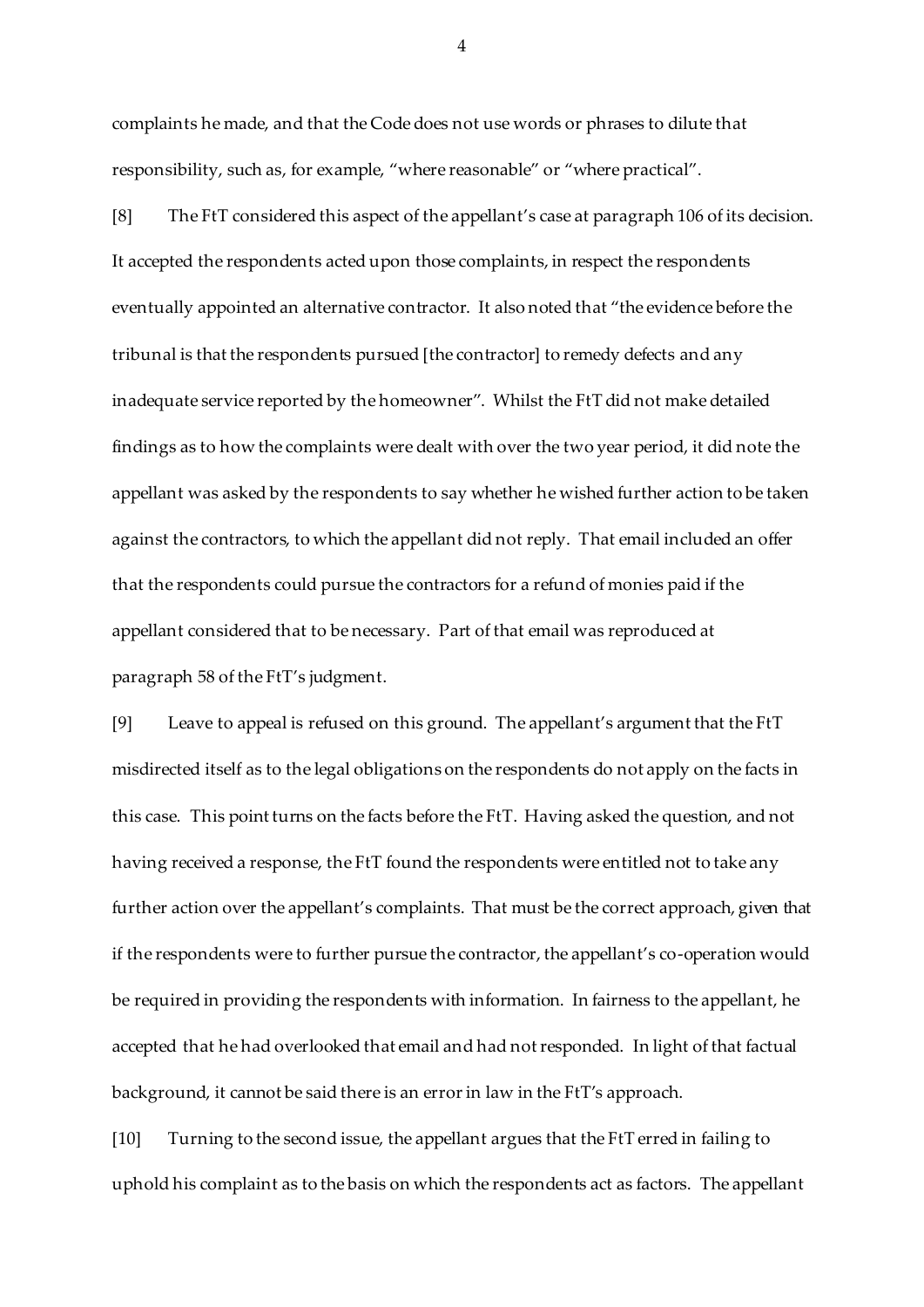takes no issue with the finding by the FtT that the respondent has authority to act (at paragraph 82 of the FtT's decision), but argues an incorrect factual position has been put in the statement of services. As the respondents are obliged to provide a statement as to their authority to act, the appellant argued unsuccessfully before the FtT that this incorrect statement breached the Code. The respondent's statement of services refers to having the authority to act through custom and practice. The appellant argued before the FtT that the respondents acted as factors having taken over the business of another factor, which had been appointed to act via the deed of conditions when the houses built and sold to individual homeowners. He argues that the FtT misdirected itself, as the obligation to provide a statement must include to provide an accurate statement. As the FtT accepted an inaccurate statement, the appellant seeks for the Upper Tribunal to quash the FtT's decision on this point.

- [11] The obligation on the respondents is found in section 1.1aA of the Code. That reads: "the written statement should set out:
	- A Authority to act a) A statement of the basis of any authority you have to act on behalf of all the homeowners in the group;"

[12] Before the FtT, the respondents accepted there had been a merger with the company referred to by the appellant around the date the he referred to. However, the respondent's position to the FtT was that no records were retained of that merger or the work taken over, and the respondents could not agree that the appellant's assertion was necessarily correct. [13] The FtT made findings in fact relative to this issue at paragraphs 80 to 85 of its decision. Its findings include that services have been provided by the respondent since 2001, and the written statement of service provides the authority to act is based on custom and